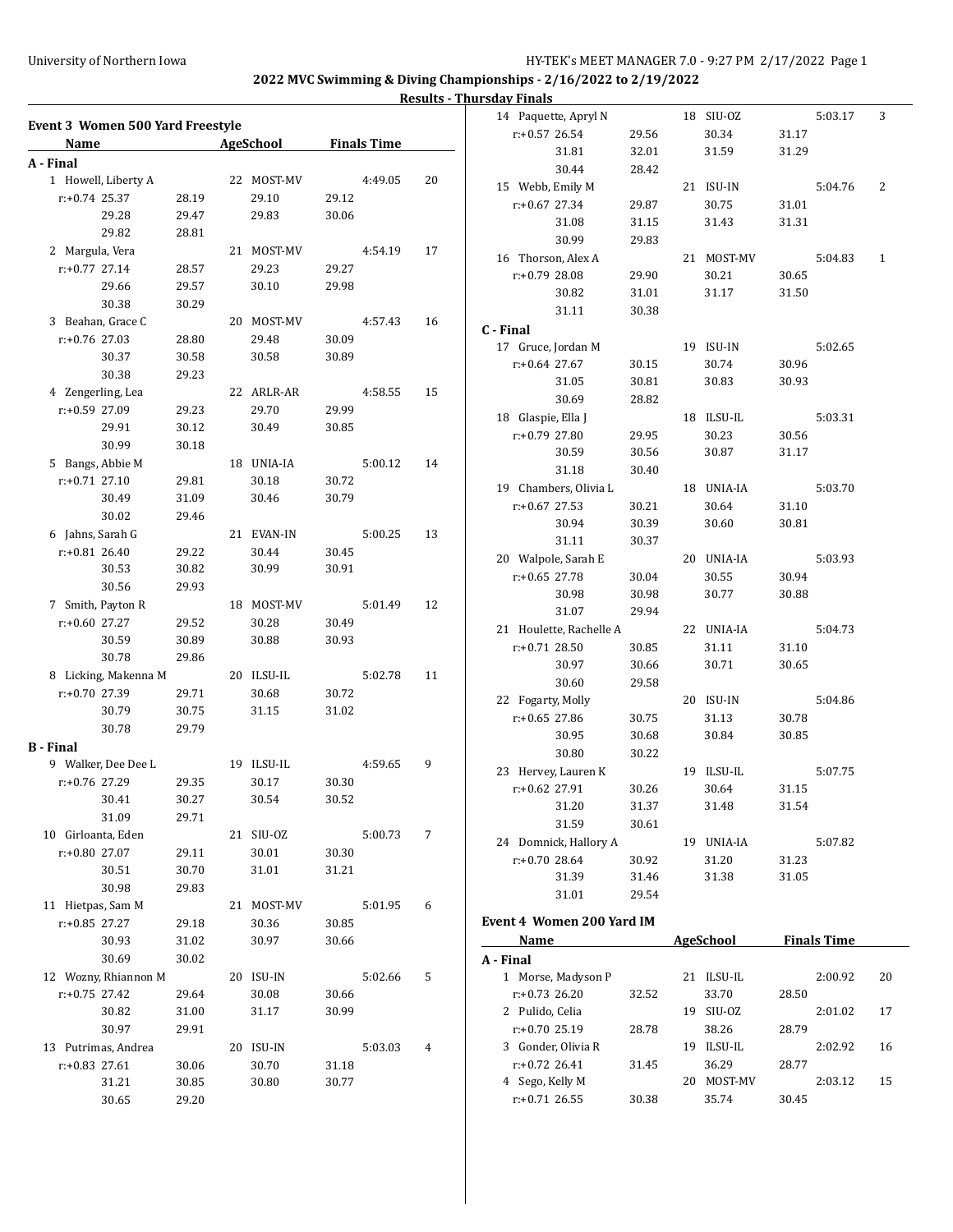5 Zubina, Yuliya 19 MOST-MV 23.26 14

6 Carlson, Jaelle S 19 ARLR-AR 23.42 13

7 Lucas, Anna R 20 MOST-MV 23.43 12

8 Wenner, Jordan M 21 MOST-MV 23.48 11

\*9 Zubina, Ulyana 19 MOST-MV 23.42 8

\*9 Feltzer, Emma L 18 ILSU-IL 23.42 8

11 Steele, Jessie E 21 EVAN-IN 23.50 6

12 Romero Endolz, Lucia M 21 SIU-OZ 23.60 5

13 Farro, Chloe 18 ISU-IN 23.77 4

14 Amelung, Hannah N 21 MOST-MV 23.84 3

15 Christensen, Clare 19 UNIA-IA 23.95 2

#### **2022 MVC Swimming & Diving Championships - 2/16/2022 to 2/19/2022**

#### **Results - Thursday Finals**

**B - Final**

r:+0.71

r:+0.71

r:+0.66

r:+0.71

r:+0.74

r:+0.70

r:+0.63

r:+0.68

r:+0.70

r:+0.77

|                                        | A - Final  (Event 4 Women 200 Yard IM) |  |                       |       |                    |    |  |  |  |  |  |  |  |
|----------------------------------------|----------------------------------------|--|-----------------------|-------|--------------------|----|--|--|--|--|--|--|--|
| <b>Name</b>                            |                                        |  | AgeSchool             |       | <b>Finals Time</b> |    |  |  |  |  |  |  |  |
| 5 Cotter, Alexandria H                 |                                        |  | 18 ISU-IN             |       | 2:03.15            | 14 |  |  |  |  |  |  |  |
| $r: +0.72$ 26.46                       | 31.18                                  |  | 36.33                 | 29.18 |                    |    |  |  |  |  |  |  |  |
| 6 Roemer, Sami N                       |                                        |  | 19 MOST-MV            |       | 2:03.93            | 13 |  |  |  |  |  |  |  |
| $r: +0.75$ 26.00                       | 30.77                                  |  | 37.03                 | 30.13 |                    |    |  |  |  |  |  |  |  |
| 7 Finke, Amber M                       |                                        |  | 19 UNIA-IA            |       | 2:04.10            | 12 |  |  |  |  |  |  |  |
| $r: +0.7026.66$                        | 30.64                                  |  | 37.34                 | 29.46 |                    |    |  |  |  |  |  |  |  |
| 8 Brugnoli, Sveva                      |                                        |  | 19 EVAN-IN            |       | 2:05.54            | 11 |  |  |  |  |  |  |  |
| $r: +0.6026.16$                        | 30.49                                  |  | 38.31                 | 30.58 |                    |    |  |  |  |  |  |  |  |
| <b>B</b> - Final                       |                                        |  |                       |       |                    |    |  |  |  |  |  |  |  |
| 9 Lavigne, Ema S                       |                                        |  | 19 UNIA-IA            |       | 2:04.77            | 9  |  |  |  |  |  |  |  |
| $r: +0.66$ 27.86                       | 31.69                                  |  | 35.84                 | 29.38 |                    |    |  |  |  |  |  |  |  |
| 10 Cunningham, Maya R                  |                                        |  | 20 EVAN-IN            |       | 2:04.99            | 7  |  |  |  |  |  |  |  |
| $r: +0.71$ 27.02                       | 31.08                                  |  | 36.31                 | 30.58 |                    |    |  |  |  |  |  |  |  |
| 11 Kolar, Julie M                      |                                        |  | 21 ILSU-IL            |       | 2:05.25            | 6  |  |  |  |  |  |  |  |
| r:+0.73 27.29                          | 32.28                                  |  | 36.76                 | 28.92 |                    |    |  |  |  |  |  |  |  |
| 12 Ernst, Lily A                       |                                        |  | 20 UNIA-IA            |       | 2:05.50            | 5  |  |  |  |  |  |  |  |
| $r: +0.75$ 27.77                       | 31.67                                  |  | 36.62                 | 29.44 |                    |    |  |  |  |  |  |  |  |
| 13 Keebler, Emily S                    |                                        |  | 21 ILSU-IL            |       | 2:05.62            | 4  |  |  |  |  |  |  |  |
| $r: +0.84$ 28.23                       | 30.37                                  |  | 37.24                 | 29.78 |                    |    |  |  |  |  |  |  |  |
| 14 Szadorski, Alexa N                  |                                        |  | 19 ISU-IN             |       | 2:05.70            | 3  |  |  |  |  |  |  |  |
| $r: +0.82$ 27.27                       | 32.48                                  |  | 36.88                 | 29.07 |                    |    |  |  |  |  |  |  |  |
| 15 Alard Vegas, Carmen                 |                                        |  | 23 ISU-IN             |       | 2:05.93            | 2  |  |  |  |  |  |  |  |
| r:+0.59 27.29                          | 30.74                                  |  | 37.86                 | 30.04 |                    |    |  |  |  |  |  |  |  |
| 16 Bukvic, Dorotea                     |                                        |  | 19 ISU-IN             |       | 2:06.57            | 1  |  |  |  |  |  |  |  |
| $r: +0.69$ 26.76                       | 32.18                                  |  | 37.95                 | 29.68 |                    |    |  |  |  |  |  |  |  |
| C - Final                              |                                        |  |                       |       |                    |    |  |  |  |  |  |  |  |
| 17 Boggs, Gillian N                    |                                        |  | 19 ARLR-AR            |       | 2:06.96            |    |  |  |  |  |  |  |  |
| $r: +0.75$ 27.25                       | 32.18                                  |  | 37.36                 | 30.17 |                    |    |  |  |  |  |  |  |  |
| 18 Mueller, Mari E                     |                                        |  | 19 EVAN-IN            |       | 2:07.28            |    |  |  |  |  |  |  |  |
| $r: +0.76$                             |                                        |  | 36.73                 | 31.07 |                    |    |  |  |  |  |  |  |  |
| 19 Godwin, Carolyn A                   |                                        |  | 21 ARLR-AR            |       | 2:07.38            |    |  |  |  |  |  |  |  |
| r:+0.66 27.07                          | 33.12                                  |  | 37.36                 | 29.83 |                    |    |  |  |  |  |  |  |  |
| 20 Bullock, Trista                     |                                        |  | 18 ISU-IN             |       | 2:09.04            |    |  |  |  |  |  |  |  |
| r:+0.74 27.66                          | 31.86                                  |  | 39.79                 | 29.73 |                    |    |  |  |  |  |  |  |  |
| 21 Shelton, Lexie G                    |                                        |  | 19 ARLR-AR            |       | 2:09.34            |    |  |  |  |  |  |  |  |
| $r: +0.59$ 27.74                       | 33.65                                  |  | 36.76                 | 31.19 |                    |    |  |  |  |  |  |  |  |
| 22 Hall, Payton E                      |                                        |  | 21 UNIA-IA            |       | 2:09.71            |    |  |  |  |  |  |  |  |
| r:+0.70 27.70                          | 31.83                                  |  | 38.00                 | 32.18 |                    |    |  |  |  |  |  |  |  |
| 23 Rivera, Haley A                     |                                        |  | 22 ILSU-IL            |       | 2:10.14            |    |  |  |  |  |  |  |  |
| $r: +0.71$ 27.53                       | 32.78                                  |  | 38.65                 | 31.18 |                    |    |  |  |  |  |  |  |  |
| 24 DiRuzza, Olivia A                   |                                        |  | 18 ISU-IN             |       | 2:11.52            |    |  |  |  |  |  |  |  |
| $r+0.64$ 28.15                         | 31.35                                  |  | 40.46                 | 31.56 |                    |    |  |  |  |  |  |  |  |
| <b>Event 5 Women 50 Yard Freestyle</b> |                                        |  |                       |       |                    |    |  |  |  |  |  |  |  |
| <b>Name</b>                            |                                        |  | AgeSchool Finals Time |       |                    |    |  |  |  |  |  |  |  |
| A - Final                              |                                        |  |                       |       |                    |    |  |  |  |  |  |  |  |
| $\mathbf{1}$<br>Miller, Anna M         |                                        |  | 22 MOST-MV            |       | 22.08              | 20 |  |  |  |  |  |  |  |
| $r + 0.66$                             |                                        |  |                       |       |                    |    |  |  |  |  |  |  |  |
| Grom, Annya<br>2                       |                                        |  | 23 ARLR-AR            |       | 22.71              | 17 |  |  |  |  |  |  |  |
| $r: +0.67$                             |                                        |  |                       |       |                    |    |  |  |  |  |  |  |  |

3 Forbord, Sierra M 22 SIU-OZ 23.10 16

4 Larsen, Faith M 18 UNIA-IA 23.14 15

r:+0.67

r:+0.71

|           | $r: +0.69$                        |    |                 |                     |              |
|-----------|-----------------------------------|----|-----------------|---------------------|--------------|
|           | 16 Montgomery, Meesha E           |    | 18 SIU-OZ       | 24.05               | $\mathbf{1}$ |
|           | $r: +0.69$                        |    |                 |                     |              |
| C - Final |                                   |    |                 |                     |              |
|           | *17 Desmet, Abbey F               |    | 22 SIU-OZ       | 23.96               |              |
|           | $r: +0.74$                        |    |                 |                     |              |
| $*17$     | Havertape, Lauren G               |    | 22 UNIA-IA      | 23.96               |              |
|           | $r: +0.73$                        |    |                 |                     |              |
| 19        | Robertson, Ali R                  |    | 18 SIU-OZ       | 24.07               |              |
|           | $r: +0.60$                        |    |                 |                     |              |
| 20        | Poulsen, Cheryl A                 |    | 19 ARLR-AR      | 24.16               |              |
|           | $r: +0.69$                        |    |                 |                     |              |
|           | 21 Matsumoto, Kaimi M             |    | 21 ISU-IN       | 24.19               |              |
|           | $r: +0.60$                        |    |                 |                     |              |
| 22        | Redzuan, Asmalia                  |    | 22 ARLR-AR      | 24.35               |              |
|           | $r: +0.49$                        |    |                 |                     |              |
|           | Graeve, Waren J                   |    | 18 UNIA-IA      | X24.03              |              |
|           | $r: +0.56$                        |    |                 |                     |              |
|           | Purtle, Liz C                     |    | 19 UNIA-IA      | X24.36              |              |
|           | $r: +0.64$                        |    |                 |                     |              |
|           | <b>Event 6 Women 1 mtr Diving</b> |    |                 |                     |              |
|           | Name                              |    | AgeSchool       | <b>Finals Score</b> |              |
| A - Final |                                   |    |                 |                     |              |
|           | 1 Reyes, Eva L                    |    | 18 ILSU-IL      | 300.45              | 20           |
| 2         | Blake, Kamryn R                   | 20 | ILSU-IL         | 275.20              | 17           |
| 3         | Hogan, Taylor                     | 21 | UNIA-IA         | 261.65              | 16           |
|           | 4 Avila, Adriana M                |    | 21 MOST-MV      | 261.60              | 15           |
| 5         | Hutchins, Abby M                  |    | 18 UNIA-IA      | 255.25              | 14           |
| 6         | Rollett, Maddie L                 |    | 20 EVAN-IN      | 248.15              | 13           |
| 7         | Keighley, Fae                     |    | 22 EVAN-IN      | 245.55              | 12           |
|           | $0.$ Disaingan Hailay E.          |    | $20-140$ CT $M$ | חר דרר              | 11           |

|                  | маше                 |    | AgeSchool      | гшатэ эсөге |    |
|------------------|----------------------|----|----------------|-------------|----|
| A - Final        |                      |    |                |             |    |
| 1                | Reves, Eva L         | 18 | <b>ILSU-IL</b> | 300.45      | 20 |
| 2                | Blake, Kamryn R      | 20 | <b>ILSU-IL</b> | 275.20      | 17 |
| 3                | Hogan, Taylor        | 21 | UNIA-IA        | 261.65      | 16 |
| 4                | Avila, Adriana M     | 21 | MOST-MV        | 261.60      | 15 |
| 5.               | Hutchins, Abby M     | 18 | UNIA-IA        | 255.25      | 14 |
| 6                | Rollett, Maddie L    | 20 | <b>EVAN-IN</b> | 248.15      | 13 |
| 7                | Keighley, Fae        | 22 | <b>EVAN-IN</b> | 245.55      | 12 |
| 8                | Rissinger, Hailey E  | 20 | MOST-MV        | 227.35      | 11 |
| <b>B</b> - Final |                      |    |                |             |    |
| 9                | Betzer, Bailey       | 19 | <b>ISU-IN</b>  | 246.80      | 9  |
| 10               | Stanbury, Courtney C | 18 | MOST-MV        | 228.55      | 7  |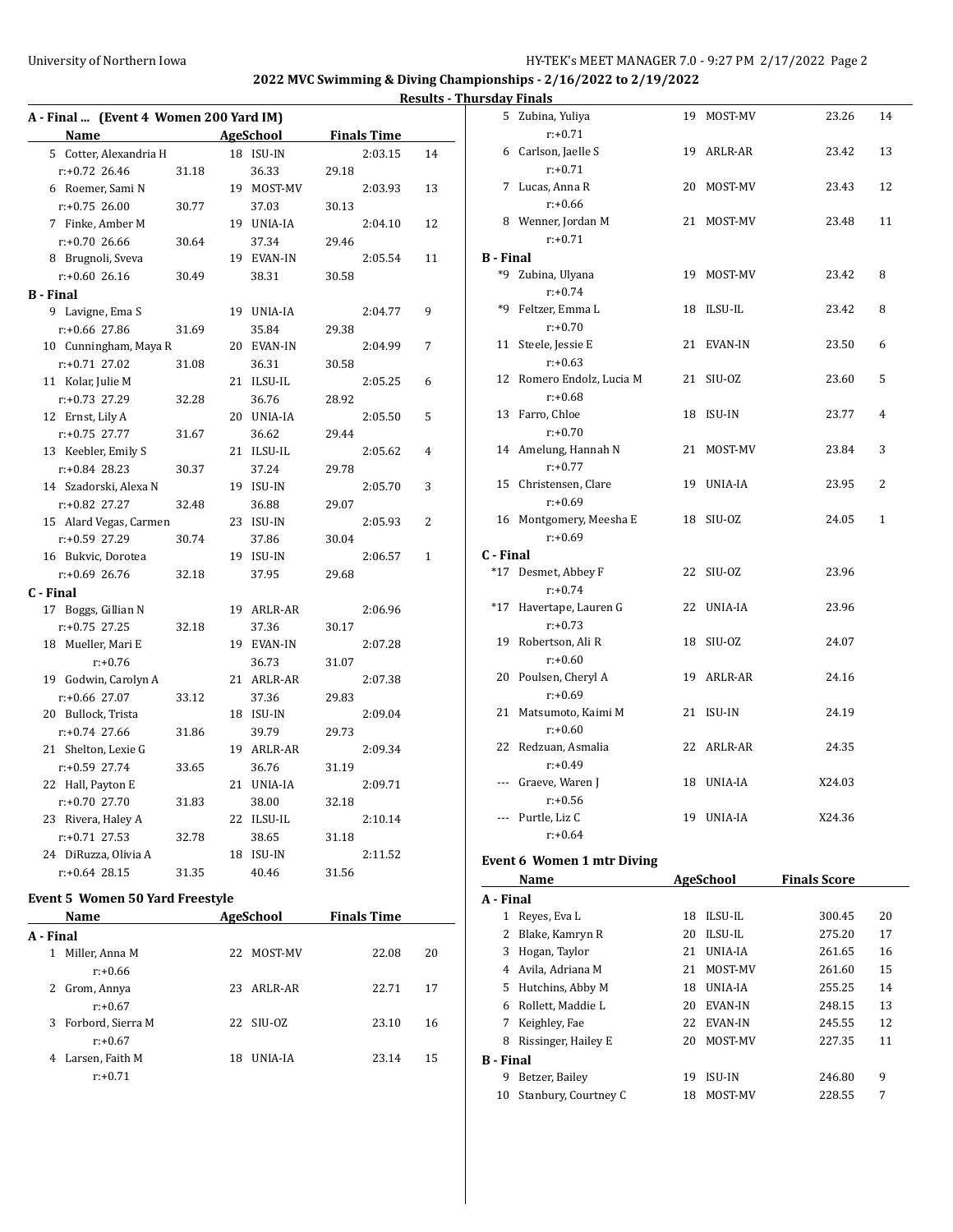#### **Results - Thursday Finals**

|    | B - Final  (Event 6 Women 1 mtr Diving) |     |           |                     |   |  |  |  |  |  |  |
|----|-----------------------------------------|-----|-----------|---------------------|---|--|--|--|--|--|--|
|    | Name                                    |     | AgeSchool | <b>Finals Score</b> |   |  |  |  |  |  |  |
|    | 11 Russell, Gabriella A                 | 18. | ILSU-IL   | 223.60              | 6 |  |  |  |  |  |  |
|    | 12 Montgomery, Sarah                    | 20  | ISU-IN    | 222.70              | 5 |  |  |  |  |  |  |
|    | 13 Franz, Maggie A                      | 21. | EVAN-IN   | 216.85              | 4 |  |  |  |  |  |  |
| 14 | Moussa, Farida                          | 17  | SIU-OZ    | 214.15              | 3 |  |  |  |  |  |  |
|    | 15 Kempf, Sarah R                       | 21  | EVAN-IN   | 207.30              | 2 |  |  |  |  |  |  |
| 16 | Mircea, Laura                           | 21  | SIU-OZ    | 174.55              | 1 |  |  |  |  |  |  |

#### **Event 7 Women 200 Yard Freestyle Relay**

| <u>Team</u>                                                      |       | <b>Relay</b><br><b>Finals Time</b> |                                        |    |  |  |
|------------------------------------------------------------------|-------|------------------------------------|----------------------------------------|----|--|--|
| MOST-MV<br>1                                                     |       | A                                  | 1:31.19                                | 40 |  |  |
| 1) Wenner, Jordan M 21                                           |       |                                    | 2) r:+0.25 Zubina, Yuliya 19           |    |  |  |
| 3) r:+0.35 Lucas, Anna 20                                        |       | 4) r:+0.15 Miller, Anna 22         |                                        |    |  |  |
| r:+0.71 23.39                                                    | 23.05 | 23.08                              | 21.67                                  |    |  |  |
| 2 ARLR-AR                                                        |       | A                                  | 1:33.05                                | 34 |  |  |
| 1) Carlson, Jaelle S 19                                          |       |                                    | 2) r:-0.48 Godwin, Carolyn 21          |    |  |  |
| 3) r:+0.12 Poulsen, Cheryl 19                                    |       | 4) r:+0.29 Grom, Annya 23          |                                        |    |  |  |
| $r+0.71$ 24.26                                                   | 22.88 | 23.34                              | 22.57                                  |    |  |  |
| UNIA-IA<br>3                                                     |       | A                                  | 1:33.38                                | 32 |  |  |
| 1) Finke, Amber M 19                                             |       |                                    | 2) r:+0.30 Christensen, Clare 19       |    |  |  |
| 3) r:+0.26 Havertape, Lauren 22                                  |       | 4) r:+0.17 Larsen, Faith 18        |                                        |    |  |  |
| $r: +0.74$ 23.60                                                 | 23.51 | 23.79                              | 22.48                                  |    |  |  |
| 4 SIU-OZ                                                         |       | А                                  | 1:33.72                                | 30 |  |  |
| 1) Pulido, Celia 19                                              |       |                                    | 2) r:+0.32 Desmet, Abbey 22            |    |  |  |
| 3) r:+0.23 Romero Endolz, Lucia 21 4) r:+0.37 Forbord, Sierra 22 |       |                                    |                                        |    |  |  |
| r:+0.69 23.55                                                    | 23.79 | 23.70                              | 22.68                                  |    |  |  |
| ILSU-IL<br>5.                                                    |       | A                                  | 1:33.77                                | 28 |  |  |
| 1) Morse, Madyson P 21                                           |       |                                    | 2) r:+0.15 Gonder, Olivia 19           |    |  |  |
| 3) r:+0.25 Feltzer, Emma 18                                      |       |                                    | 4) r:+0.50 Walker, Dee Dee 19          |    |  |  |
| $r+0.64$ 23.72                                                   | 23.49 | 22.88                              | 23.68                                  |    |  |  |
| 6 ISU-IN                                                         |       | А                                  | 1:34.25                                | 26 |  |  |
| 1) Farro, Chloe 18                                               |       |                                    | 2) r:+0.01 Matsumoto, Kaimi 21         |    |  |  |
| 3) r:+0.26 Cotter, Alexandria 18                                 |       |                                    | 4) r:+0.36 Szadorski, Alexa 19         |    |  |  |
| r:+0.66 23.87                                                    | 23.66 | 23.67                              | 23.05                                  |    |  |  |
| 7 EVAN-IN                                                        |       | A                                  | 1:34.91                                | 24 |  |  |
| 1) Steele, Jessie E 21                                           |       | 2) r:+0.13 Markl, Alexa 21         |                                        |    |  |  |
| 3) r:+0.20 Aguayo, Sonsoles 21                                   |       |                                    | 4) r:+0.22 Brugnoli, Sveva 19          |    |  |  |
| $r+0.67$ 23.47                                                   | 23.78 | 23.80                              | 23.86                                  |    |  |  |
| UNIA-IA<br>8                                                     |       | B                                  | x1:35.30                               |    |  |  |
| 1) Graeve, Waren J 18                                            |       | 2) r:+0.32 Purtle, Liz 19          |                                        |    |  |  |
| 3) r:+0.26 Lavigne, Ema 19                                       |       | 4) r:+0.20 Short, Taylor 19        |                                        |    |  |  |
| r:+0.70 24.04                                                    | 23.89 | 23.94                              | 23.43                                  |    |  |  |
| ARLR-AR<br>9                                                     |       | B                                  | x1:35.50                               |    |  |  |
| 1) Matthews, Aubry H 20                                          |       |                                    | 2) r:+0.17 Redzuan, Asmalia 22         |    |  |  |
| 3) r:+0.09 Romprey, Caitlin 18                                   |       | 4) r:+0.16 Gray, Lauren 21         |                                        |    |  |  |
| $r+0.61$ 24.45                                                   | 23.56 | 23.80                              | 23.69                                  |    |  |  |
| UNIA-IA<br>10                                                    |       | C                                  | x1:35.90                               |    |  |  |
| 1) Summers, Casey L 20                                           |       |                                    | 2) r:+0.36 Verastegui, Natalia 21      |    |  |  |
| 3) r:+0.09 McCorkle, Abby 19                                     |       |                                    | 4) r:+0.20 Heuberger, Helena 22        |    |  |  |
| r:+0.68 24.37                                                    | 24.14 | 23.77                              | 23.62                                  |    |  |  |
| 11 SIU-OZ                                                        |       | B                                  | x1:35.93                               |    |  |  |
| 1) Eleish, Nour 19                                               |       |                                    | 2) r:+0.30 Scheiblein, Melanie 20      |    |  |  |
| 3) r:+0.33 Petrone, Hannah 20<br>r:+0.77 24.34                   | 23.34 | 24.09                              | 4) r:+0.46 Moeller, Lauren 20<br>24.16 |    |  |  |
| 12 ISU-IN                                                        |       | B                                  | x1:36.84                               |    |  |  |
| 1) Kozel, Marissa L 21                                           |       | 2) r:+0.07 Gruce, Jordan 19        |                                        |    |  |  |
| 3) r:+0.23 Sanqunetti, Rachel 20                                 |       |                                    | 4) r:+0.27 Armstrong, Carmina 21       |    |  |  |
| $r: +0.62$ 24.61                                                 | 24.14 | 24.52                              | 23.57                                  |    |  |  |
|                                                                  |       |                                    |                                        |    |  |  |

| <b>EVAN-IN</b><br>13 |                                 |       | B                                   | x1:36.93                        |  |  |  |
|----------------------|---------------------------------|-------|-------------------------------------|---------------------------------|--|--|--|
|                      | 1) Vasquez, Emily R 21          |       |                                     | 2) r:+0.10 Moore, Sage 21       |  |  |  |
|                      | 3) r:+0.06 Cunningham, Maya 20  |       |                                     | 4) r:+0.22 McDonald, Allison 21 |  |  |  |
|                      | $r: +0.61$ 24.40                | 24.57 | 23.97                               | 23.99                           |  |  |  |
| 14 UNIA-IA           |                                 |       | D                                   | x1:37.61                        |  |  |  |
|                      | 1) Schaeffer, Courtney M 21     |       |                                     | 2) r:+0.26 Bangs, Abbie 18      |  |  |  |
|                      | 3) r:+0.19 Walpole, Sarah 20    |       |                                     | 4) r:+0.18 Domnick, Hallory 19  |  |  |  |
|                      | $r: +0.63$ 24.86                | 24.18 | 24.21                               | 24.36                           |  |  |  |
| 15 ARLR-AR           |                                 |       | C                                   | x1:37.99                        |  |  |  |
|                      | 1) Crowder, Delaney J 20        |       | 2) r:+0.31 Brown, Khadijah 20       |                                 |  |  |  |
|                      | 3) r:+0.31 Jahn, Lucy 18        |       | 4) r:+0.09 Pieniazkiewicz, Lauren 1 |                                 |  |  |  |
|                      | $r: +0.69$ 24.40                | 24.70 | 24.64                               | 24.25                           |  |  |  |
| 16 SIU-0Z            |                                 |       | D                                   | x1:40.22                        |  |  |  |
|                      | 1) Miller, Maggie L 20          |       |                                     | 2) r:+0.15 Dietzel, Morgan 19   |  |  |  |
|                      | 3) r:+0.43 Gray, Grace 18       |       |                                     | 4) r:+0.43 Gally, Annika 20     |  |  |  |
|                      | $r: +0.77$ 25.78                | 24.61 | 25.03                               | 24.80                           |  |  |  |
| SIU-OZ               |                                 |       | C                                   | DQ                              |  |  |  |
|                      | 1) Kubiuk, Mia G 19             |       |                                     | 2) r:-0.11 Piper, Elise 21      |  |  |  |
|                      | 3) r:+0.23 Jager, Madi 20       |       |                                     | 4) r:+0.09 Brooks, Heidi 18     |  |  |  |
|                      | $r: +0.74$ 26.50                | 24.13 | 24.66                               | 24.61                           |  |  |  |
| ARLR-AR              |                                 |       | D                                   | DO.                             |  |  |  |
|                      | 1) White, Katie R 22            |       |                                     | 2) r:+0.40 Discenza, Rylie 20   |  |  |  |
|                      | 3) r:-0.03 Henderson, Olivia 19 |       |                                     | 4) r:+0.13 Gamez, Fernanda 21   |  |  |  |
|                      | $r: +0.66$ 25.30                | 25.14 | 24.27                               | 24.07                           |  |  |  |
| VU-IN                |                                 |       | A                                   | DO.                             |  |  |  |
|                      | 1) Conn, Kenzie O 20            |       |                                     | 2) r:-0.04 Strauss, Sara 18     |  |  |  |
|                      | 3) r:+0.26 Chislett, Dot 18     |       |                                     | 4) r:+0.24 Robinson, Chiara 21  |  |  |  |
|                      | $r: +0.70$ 24.93                | 23.91 | 24.77                               | 24.13                           |  |  |  |

## **Scores - Women**

—  $\overline{\phantom{0}}$ 

|    | Women - Team Rankings - Through Event 7 |     |
|----|-----------------------------------------|-----|
|    | 1. Missouri State University            | 321 |
|    | 2. University of Northern Iowa          | 181 |
|    | 3. Illinois State University            | 177 |
|    | 4. University of Evansville             | 150 |
|    | 5. Southern Illinois University         | 141 |
|    | 6. Indiana State University             | 137 |
|    | 7. Little Rock                          | 131 |
| 8. | Valparaiso University                   | 46  |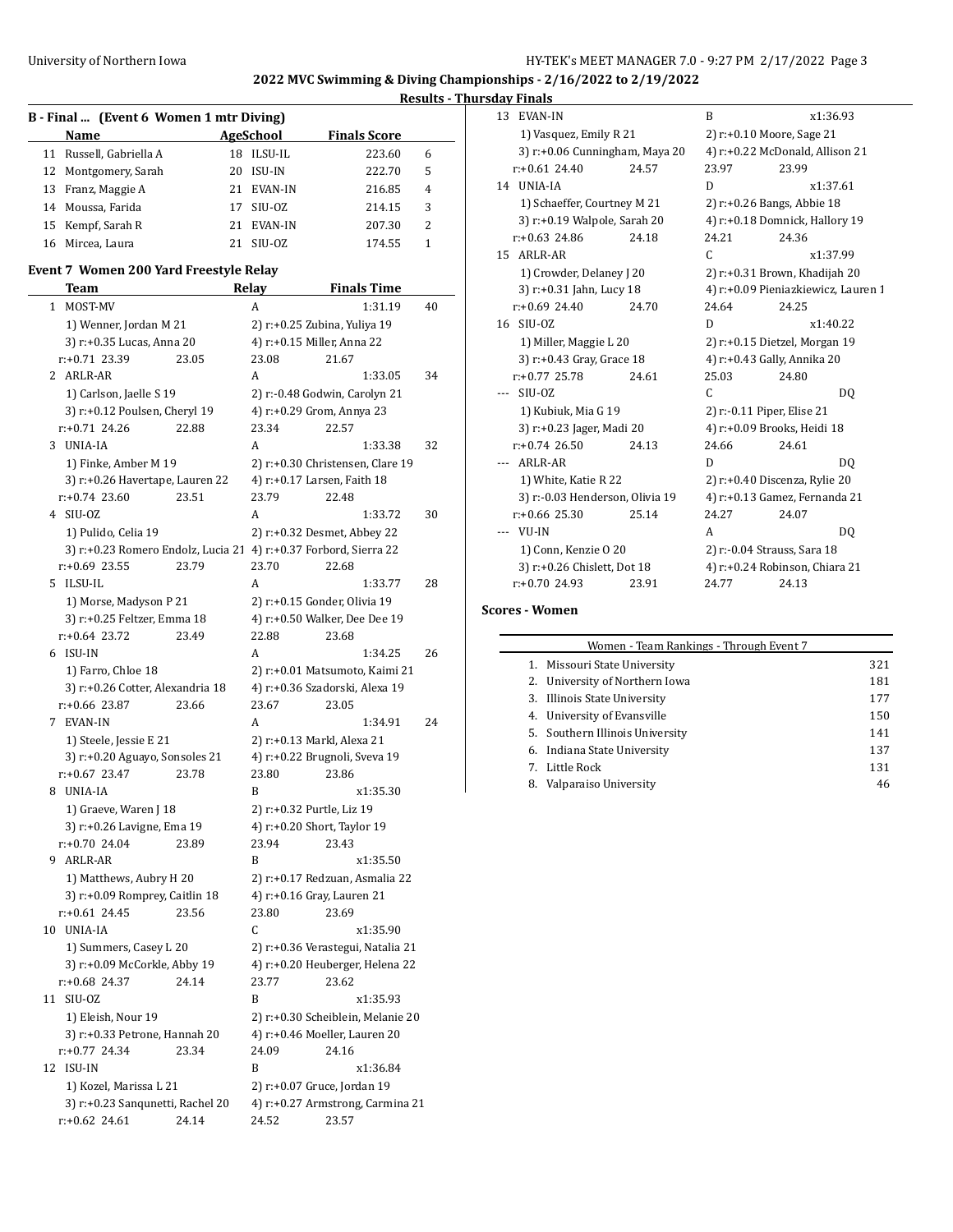### **Results - Thrusday Prelims**

| <b>Event 3 Women 500 Yard Freestyle</b><br>Name          |       | Age School |                   |                                             |       | <b>Seed Time</b> | <b>Prelim Time</b> |          |
|----------------------------------------------------------|-------|------------|-------------------|---------------------------------------------|-------|------------------|--------------------|----------|
| <b>Preliminaries</b>                                     |       |            |                   |                                             |       |                  |                    |          |
| 1 Howell, Liberty A<br>25.77<br>28.44<br>29.95<br>29.15  | 29.42 | 29.89      | 29.78             | 22 Missouri State University-MV<br>29.90    | 30.43 | 4:48.47<br>30.24 | $4:52.97$ a        |          |
| 2 Margula, Vera                                          |       |            |                   | 21 Missouri State University-MV             |       | 4:56.58          | $4:55.74$ q        |          |
| 27.41<br>28.98<br>30.64<br>29.65                         | 29.47 | 29.75      | 29.77             | 29.71                                       | 30.02 | 30.34            |                    |          |
| 3 Beahan, Grace C                                        |       |            |                   | 20 Missouri State University-MV<br>30.43    | 30.43 | 4:59.65          | $4:58.67$ q        |          |
| 27.32<br>29.19<br>30.40<br>29.90                         | 29.73 | 30.08      | 30.35             |                                             |       | 30.84            |                    |          |
| 4 Jahns, Sarah G<br>26.34<br>28.92<br>30.42<br>29.17     | 30.21 | 30.96      | 31.00             | 21 University of Evansville-IN<br>30.85     | 30.78 | 4:59.31<br>30.55 | $4:59.20$ q        |          |
| 5 Smith, Payton R<br>27.18<br>29.48<br>30.57<br>30.18    | 29.91 | 30.31      | 30.35             | 18 Missouri State University-MV<br>30.34    | 30.43 | 5:01.65<br>30.52 | $4:59.27$ q        |          |
| 6 Zengerling, Lea                                        |       |            | 22 Little Rock-AR |                                             |       | 5:03.26          | $4:59.36$ q        |          |
| 27.30<br>29.06<br>30.95<br>30.32                         | 30.00 | 30.22      | 30.08             | 30.26                                       | 30.47 | 30.70            |                    |          |
| 7 Bangs, Abbie M<br>27.05<br>29.97<br>30.47<br>29.44     | 30.79 | 30.36      | 30.10             | 18 University of Northern Iowa-IA<br>30.49  | 30.54 | 5:01.77<br>30.47 | $4:59.68$ a        |          |
| 8 Licking, Makenna M<br>27.72<br>30.16<br>30.30<br>29.02 | 30.65 | 30.87      | 30.34             | 20 Illinois State University-IL<br>30.28    | 30.41 | 5:02.94<br>30.33 | $5:00.08$ a        |          |
| 9 Webb, Emily M                                          |       |            |                   | 21 Indiana State University-IN              |       | 5:03.59          | $5:01.15$ a        |          |
| 27.06<br>29.55<br>30.91<br>29.72                         | 30.37 | 30.47      | 30.64             | 30.93                                       | 30.86 | 30.64            |                    |          |
| 10 Girloanta, Eden<br>27.79<br>29.72<br>30.67<br>29.88   | 30.07 | 30.43      | 30.43             | 21 Southern Illinois University-OZ<br>30.48 | 30.86 | 4:57.62<br>30.94 | $5:01.27$ q        |          |
| 11 Hietpas, Sam M<br>28.02<br>29.35<br>30.70<br>29.64    | 30.12 | 30.69      | 30.73             | 21 Missouri State University-MV<br>30.84    | 30.63 | 5:00.43<br>30.69 | $5:01.41$ q        |          |
| 12 Walker, Dee Dee L                                     |       |            |                   | 19 Illinois State University-IL             |       | 5:01.25          | 5:02.35            | q        |
| 26.69<br>29.21<br>31.63<br>30.51                         | 30.02 | 30.40      | 30.68             | 30.50                                       | 31.03 | 31.68            |                    |          |
| 13 Putrimas, Andrea<br>27.72<br>30.19<br>30.61<br>29.69  | 30.61 | 30.99      | 30.70             | 20 Indiana State University-IN<br>30.76     | 30.74 | 5:00.91<br>30.80 | $5:02.81$ q        |          |
| 14 Thorson, Alex A<br>27.70<br>29.79                     | 30.31 | 30.53      | 30.49             | 21 Missouri State University-MV<br>30.72    | 30.92 | 4:59.88<br>31.07 | $5:03.18$ a        |          |
| 31.25<br>30.40<br>15 Paquette, Apryl N                   |       |            |                   | 18 Southern Illinois University-OZ          |       | 5:06.09          | $5:03.96$ a        |          |
| 27.06<br>29.73<br>30.62<br>29.26                         | 30.71 | 31.50      | 31.58             | 31.10                                       | 31.48 | 30.92            |                    |          |
| 16 Wozny, Rhiannon M<br>27.66<br>29.97<br>30.64<br>30.01 | 30.83 | 30.77      | 31.04             | 20 Indiana State University-IN<br>31.04     | 31.14 | 5:04.19<br>30.97 | $5:04.07$ a        |          |
| 17 Chambers, Olivia L                                    |       |            |                   | 18 University of Northern Iowa-IA           |       | 5:15.01          | 5:04.40            | $\alpha$ |
| 27.63<br>30.12<br>31.00<br>30.64                         | 30.51 | 30.75      | 30.97             | 30.79                                       | 30.97 | 31.02            |                    |          |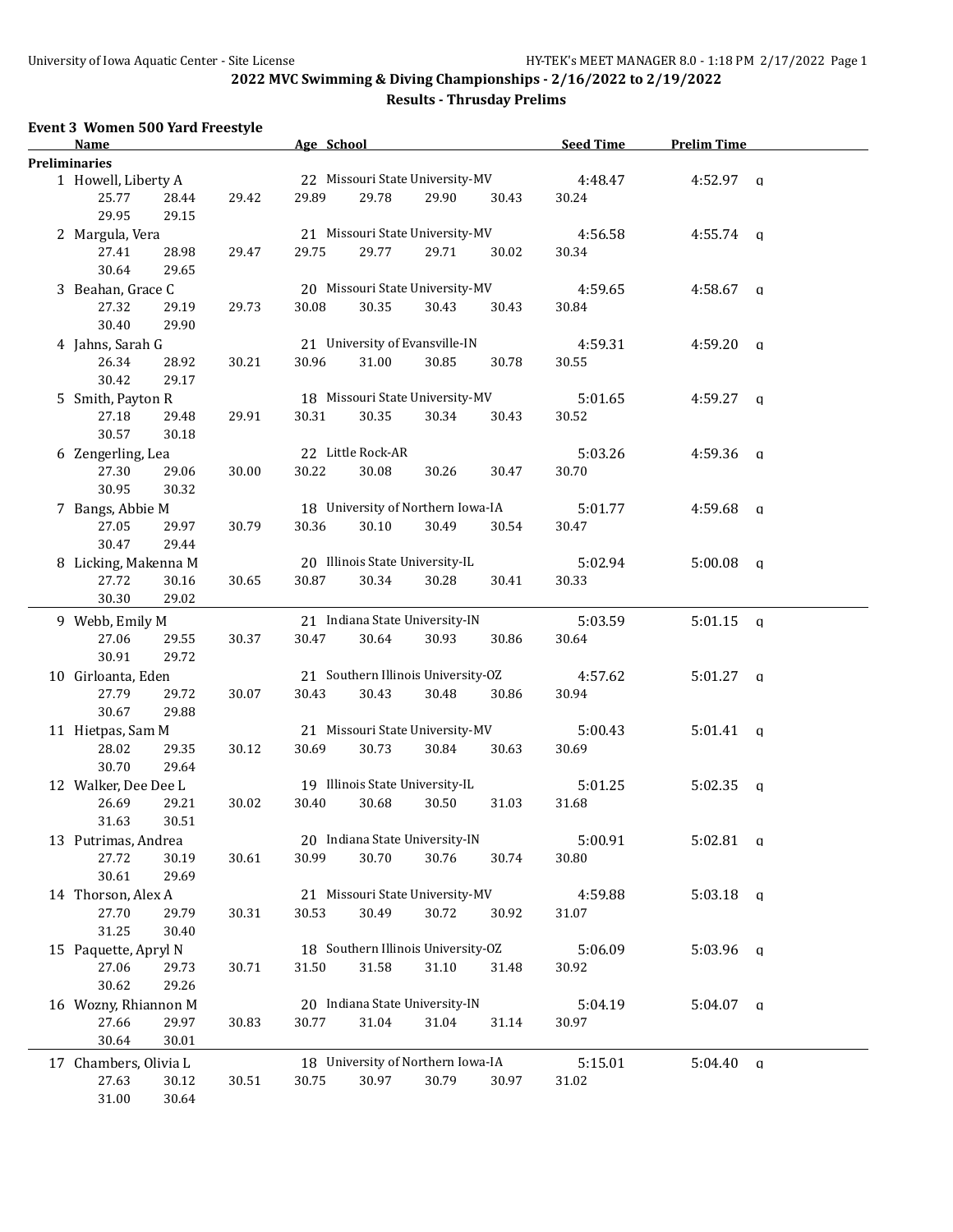### **Results - Thrusday Prelims**

| Preliminaries  (Event 3 Women 500 Yard Freestyle)<br><b>Name</b> |       | Age School |                             |                                    |       | Seed Time | <b>Prelim Time</b> |  |
|------------------------------------------------------------------|-------|------------|-----------------------------|------------------------------------|-------|-----------|--------------------|--|
| 18 Gruce, Jordan M                                               |       |            |                             | 19 Indiana State University-IN     |       | 5:03.91   | $5:05.16$ a        |  |
| 27.13<br>30.06                                                   | 30.77 | 31.12      | 30.81                       | 30.67                              | 31.08 | 31.17     |                    |  |
| 31.30<br>31.05                                                   |       |            |                             |                                    |       |           |                    |  |
| 19 Sanchez Gongora, Fernanda F                                   |       |            |                             | 19 Southern Illinois University-OZ |       | 5:00.26   | $5:05.24$ q        |  |
| 27.18<br>29.33                                                   | 30.23 | 30.52      | 31.03                       | 30.88                              | 31.35 | 31.75     |                    |  |
| 31.61<br>31.36                                                   |       |            |                             |                                    |       |           |                    |  |
| 20 Walpole, Sarah E                                              |       |            |                             | 20 University of Northern Iowa-IA  |       | 5:08.69   | $5:05.50$ q        |  |
| 27.49<br>29.69                                                   | 30.24 | 30.76      | 31.04                       | 31.29                              | 31.28 | 31.46     |                    |  |
| 31.50<br>30.75                                                   |       |            |                             |                                    |       |           |                    |  |
| 21 Houlette, Rachelle A                                          |       |            |                             | 22 University of Northern Iowa-IA  |       | 5:07.23   | $5:05.96$ q        |  |
| 28.09<br>30.01                                                   | 30.77 | 30.98      | 31.20                       | 30.93                              | 31.23 | 31.29     |                    |  |
| 31.33<br>30.13                                                   |       |            |                             |                                    |       |           |                    |  |
| 22 Johnson, Cabrini J                                            |       |            |                             | 20 Missouri State University-MV    |       | 5:06.17   | $5:06.17$ q        |  |
| 27.05<br>29.61                                                   | 30.35 | 30.82      | 31.13                       | 31.38                              | 31.66 | 32.27     |                    |  |
| 31.55<br>30.35                                                   |       |            |                             |                                    |       |           |                    |  |
| 23 Hervey, Lauren K                                              |       |            |                             | 19 Illinois State University-IL    |       | 5:01.93   | $5:06.78$ a        |  |
| 27.59<br>29.69                                                   | 30.50 | 30.46      | 31.22                       | 31.29                              | 31.16 | 31.48     |                    |  |
| 31.80<br>31.59                                                   |       |            |                             |                                    |       |           |                    |  |
| 24 Fogarty, Molly                                                |       |            |                             | 20 Indiana State University-IN     |       | 5:04.72   | $5:07.33$ a        |  |
| 27.88<br>30.36                                                   | 31.29 | 30.77      | 31.03                       | 31.25                              | 31.30 | 31.41     |                    |  |
| 31.38<br>30.66                                                   |       |            |                             |                                    |       |           |                    |  |
| 25 Glaspie, Ella J                                               |       |            |                             | 18 Illinois State University-IL    |       | 5:04.68   | 5:08.26            |  |
| 28.22<br>30.23                                                   | 30.71 | 30.90      | 30.98                       | 31.40                              | 31.27 | 31.43     |                    |  |
| 31.93<br>31.19                                                   |       |            |                             |                                    |       |           |                    |  |
| 26 Wisdom, Lauren M                                              |       |            |                             | 18 Illinois State University-IL    |       | 5:08.34   | 5:12.16            |  |
| 28.19<br>30.32                                                   | 31.31 | 31.41      | 31.83                       | 31.85                              | 31.96 | 32.17     |                    |  |
| 31.90<br>31.22                                                   |       |            |                             |                                    |       |           |                    |  |
|                                                                  |       |            |                             |                                    |       |           |                    |  |
| 27 Gamez, Fernanda M                                             |       |            | 21 Little Rock-AR           |                                    |       | 5:06.61   | 5:14.26            |  |
| 27.10<br>30.10                                                   | 31.14 | 31.66      | 32.13                       | 32.61                              | 32.73 | 32.98     |                    |  |
| 32.43<br>31.38                                                   |       |            |                             |                                    |       |           |                    |  |
| 28 McCullough, Maci A                                            |       |            | 20 Little Rock-AR           |                                    |       | 5:12.71   | 5:14.47            |  |
| 27.96<br>31.06                                                   | 31.88 | 32.14      | 32.29                       | 32.61                              | 32.69 | 32.06     |                    |  |
| 31.75<br>30.03                                                   |       |            |                             |                                    |       |           |                    |  |
| 29 Penick, Drew J                                                |       |            |                             | 18 Southern Illinois University-OZ |       | 5:02.28   | 5:16.74            |  |
| 30.74<br>27.82                                                   | 31.26 | 31.75      | 32.26                       | 32.58                              | 33.28 | 32.51     |                    |  |
| 32.61<br>31.93                                                   |       |            | 20 Little Rock-AR           |                                    |       |           |                    |  |
| 30 Sprinkle, Clare E                                             |       |            |                             |                                    |       | 5:31.65   | 5:18.94            |  |
| 29.96<br>32.04                                                   | 31.90 | 32.14      | 32.23                       | 32.26                              | 32.55 | 32.26     |                    |  |
| 32.44<br>31.16                                                   |       |            |                             |                                    |       |           |                    |  |
| 31 Pollard, Bridget G                                            |       |            | 18 Valparaiso University-IN |                                    |       | 5:11.38   | 5:19.30            |  |
| 27.54<br>30.43                                                   | 31.43 | 32.09      | 32.42                       | 32.75                              | 33.00 | 33.26     |                    |  |
| 33.44<br>32.94                                                   |       |            |                             |                                    |       |           |                    |  |
| 32 Wickes, Nicolette A                                           |       |            |                             | 22 University of Evansville-IN     |       | 5:17.93   | 5:24.91            |  |
| 28.58<br>31.01                                                   | 32.08 | 32.65      | 33.21                       | 33.16                              | 33.20 | 33.44     |                    |  |
| 33.85<br>33.73                                                   |       |            |                             |                                    |       |           |                    |  |
| 33 Morelock, Sophie H                                            |       |            | 20 Valparaiso University-IN |                                    |       | 5:22.87   | 5:34.23            |  |
| 29.74<br>32.94                                                   | 33.45 | 33.93      | 33.77                       | 34.19                              | 34.20 | 34.23     |                    |  |
| 34.29<br>33.49                                                   |       |            |                             |                                    |       |           |                    |  |
| --- Domnick, Hallory A                                           |       |            |                             | 19 University of Northern Iowa-IA  |       | 5:06.12   | X5:07.54           |  |
| 27.21<br>29.39                                                   | 30.23 | 30.88      | 31.44                       | 31.58                              | 31.78 | 31.88     |                    |  |
| 32.03<br>31.12                                                   |       |            |                             |                                    |       |           |                    |  |
| --- Parsons, Rose K                                              |       |            |                             | 18 Indiana State University-IN     |       | 5:15.89   | X5:09.34           |  |
| 27.99<br>30.39                                                   | 31.28 | 31.08      | 31.51                       | 31.98                              | 31.73 | 31.80     |                    |  |
| 30.34<br>31.24                                                   |       |            |                             |                                    |       |           |                    |  |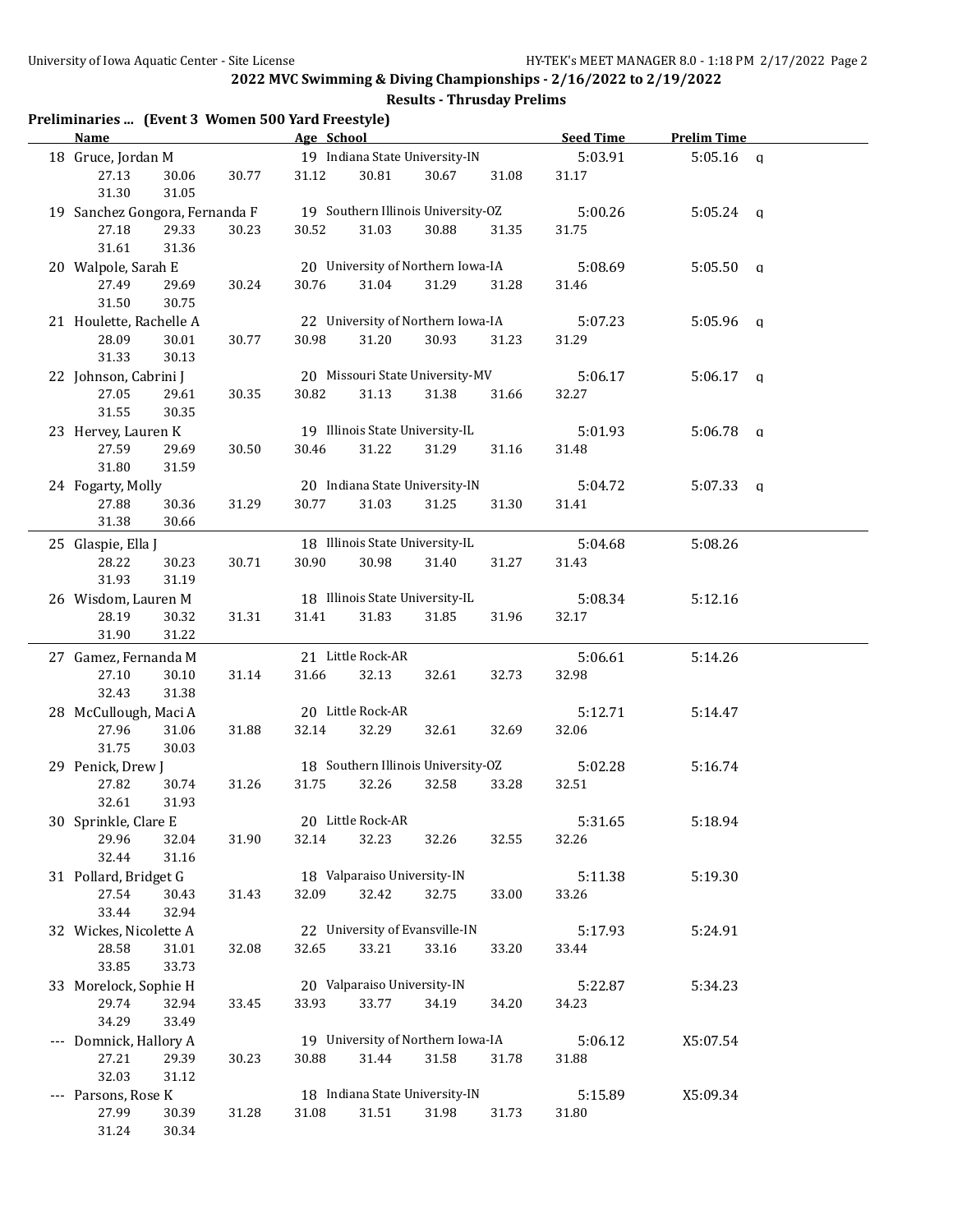### **Results - Thrusday Prelims**

| Preliminaries  (Event 3 Women 500 Yard Freestyle) |  |  |  |
|---------------------------------------------------|--|--|--|
|---------------------------------------------------|--|--|--|

| Name                                    |       |       | Age School                         |       |                                    |       | <b>Seed Time</b> | <b>Prelim Time</b> |  |
|-----------------------------------------|-------|-------|------------------------------------|-------|------------------------------------|-------|------------------|--------------------|--|
| Lovig, Kassidy S<br>$\qquad \qquad - -$ |       |       |                                    |       | 21 University of Northern Iowa-IA  |       | 5:12.97          | X5:11.89           |  |
| 28.45                                   | 30.86 | 31.44 | 31.83                              | 31.72 | 31.77                              | 31.74 | 31.80            |                    |  |
| 31.37                                   | 30.91 |       |                                    |       |                                    |       |                  |                    |  |
| Horton, Nicole A<br>$---$               |       |       |                                    |       | 19 Southern Illinois University-OZ |       | 5:04.74          | X5:12.67           |  |
| 28.30                                   | 30.64 | 31.04 | 31.31                              | 31.89 | 32.02                              | 31.93 | 32.20            |                    |  |
| 32.03                                   | 31.31 |       |                                    |       |                                    |       |                  |                    |  |
| Sangunetti, Rachel A<br>$---$           |       |       |                                    |       | 20 Indiana State University-IN     |       | 5:10.46          | X5:12.71           |  |
| 27.85                                   | 30.59 | 31.11 | 31.30                              | 31.75 | 32.13                              | 32.44 | 32.36            |                    |  |
| 31.98                                   | 31.20 |       |                                    |       |                                    |       |                  |                    |  |
| Collins, Tay D<br>$\qquad \qquad - -$   |       |       | 20 Southern Illinois University-OZ |       |                                    |       | 5:13.66          | X5:16.45           |  |
| 29.41                                   | 31.73 | 32.08 | 32.13                              | 31.84 | 31.57                              | 31.82 | 31.84            |                    |  |
| 32.27                                   | 31.76 |       |                                    |       |                                    |       |                  |                    |  |
| Tanda, Ana<br>---                       |       |       |                                    |       | 20 Southern Illinois University-OZ |       | 5:24.22          | X5:18.29           |  |
| 29.90                                   | 32.82 | 31.75 | 31.79                              | 32.12 | 32.06                              | 31.74 | 32.29            |                    |  |
| 32.44                                   | 31.38 |       |                                    |       |                                    |       |                  |                    |  |
| Johns, Tori A<br>$---$                  |       |       | 20                                 |       | Indiana State University-IN        |       | 5:18.59          | X5:21.64           |  |
| 29.02                                   | 31.54 | 32.00 | 32.48                              | 32.53 | 32.32                              | 32.54 | 33.04            |                    |  |
| 33.11                                   | 33.06 |       |                                    |       |                                    |       |                  |                    |  |
| Mathers, Megan E<br>$\qquad \qquad - -$ |       |       |                                    |       | 18 Southern Illinois University-OZ |       | 5:20.86          | X5:28.77           |  |
| 29.90                                   | 31.58 | 31.82 | 32.50                              | 33.06 | 33.42                              | 34.22 | 34.61            |                    |  |
| 34.11                                   | 33.55 |       |                                    |       |                                    |       |                  |                    |  |

#### **Event 4 Women 200 Yard IM**

| <b>Name</b>            |       |       | Age School                         | <b>Seed Time</b> | <b>Prelim Time</b> |              |  |  |
|------------------------|-------|-------|------------------------------------|------------------|--------------------|--------------|--|--|
| <b>Preliminaries</b>   |       |       |                                    |                  |                    |              |  |  |
| 1 Pulido, Celia        |       |       | 19 Southern Illinois University-OZ | 2:02.35          | $2:02.28$ q        |              |  |  |
| 25.70                  | 28.95 | 38.83 | 28.80                              |                  |                    |              |  |  |
| 2 Roemer, Sami N       |       |       | 19 Missouri State University-MV    | 2:02.57          | 2:02.83            | $\alpha$     |  |  |
| 26.09                  | 31.25 | 35.43 | 30.06                              |                  |                    |              |  |  |
| 3 Morse, Madyson P     |       |       | 21 Illinois State University-IL    | 2:06.46          | $2:03.33$ q        |              |  |  |
| 26.59                  | 32.28 | 34.86 | 29.60                              |                  |                    |              |  |  |
| 4 Sego, Kelly M        |       |       | 20 Missouri State University-MV    | 2:03.54          | $2:03.39$ q        |              |  |  |
| 26.42                  | 30.12 | 36.08 | 30.77                              |                  |                    |              |  |  |
| 5 Gonder, Olivia R     |       |       | 19 Illinois State University-IL    | 2:04.34          | 2:03.65            | $\mathbf{q}$ |  |  |
| 26.39                  | 31.61 | 36.34 | 29.31                              |                  |                    |              |  |  |
| 6 Finke, Amber M       |       |       | 19 University of Northern Iowa-IA  | 2:05.86          | $2:04.07$ q        |              |  |  |
| 26.69                  | 30.28 | 37.10 | 30.00                              |                  |                    |              |  |  |
| 7 Brugnoli, Sveva      |       |       | 19 University of Evansville-IN     | 2:04.39          | $2:04.16$ a        |              |  |  |
| 26.20                  | 30.54 | 38.62 | 28.80                              |                  |                    |              |  |  |
| 8 Cotter, Alexandria H |       |       | 18 Indiana State University-IN     | 2:05.68          | $2:04.62$ q        |              |  |  |
| 26.59                  | 32.58 | 36.02 | 29.43                              |                  |                    |              |  |  |
| 9 Kolar, Julie M       |       |       | 21 Illinois State University-IL    | 2:08.91          | $2:05.20$ q        |              |  |  |
| 27.02                  | 32.02 | 36.61 | 29.55                              |                  |                    |              |  |  |
| 10 Lavigne, Ema S      |       |       | 19 University of Northern Iowa-IA  | 2:06.98          | $2:05.61$ q        |              |  |  |
| 27.52                  | 31.85 | 35.92 | 30.32                              |                  |                    |              |  |  |
| 11 Keebler, Emily S    |       |       | 21 Illinois State University-IL    | 2:07.84          | $2:05.69$ q        |              |  |  |
| 27.30                  | 31.38 | 36.86 | 30.15                              |                  |                    |              |  |  |
| 12 Cunningham, Maya R  |       |       | 20 University of Evansville-IN     | 2:06.59          | $2:06.26$ q        |              |  |  |
| 26.63                  | 30.94 | 37.03 | 31.66                              |                  |                    |              |  |  |
| 13 Alard Vegas, Carmen |       |       | 23 Indiana State University-IN     | 2:06.80          | 2:06.38            | $\mathbf{q}$ |  |  |
| 27.27                  | 30.82 | 38.30 | 29.99                              |                  |                    |              |  |  |
| 14 Ernst, Lily A       |       |       | 20 University of Northern Iowa-IA  | 2:08.12          | 2:06.40            | q            |  |  |
| 26.70                  | 31.39 | 38.56 | 29.75                              |                  |                    |              |  |  |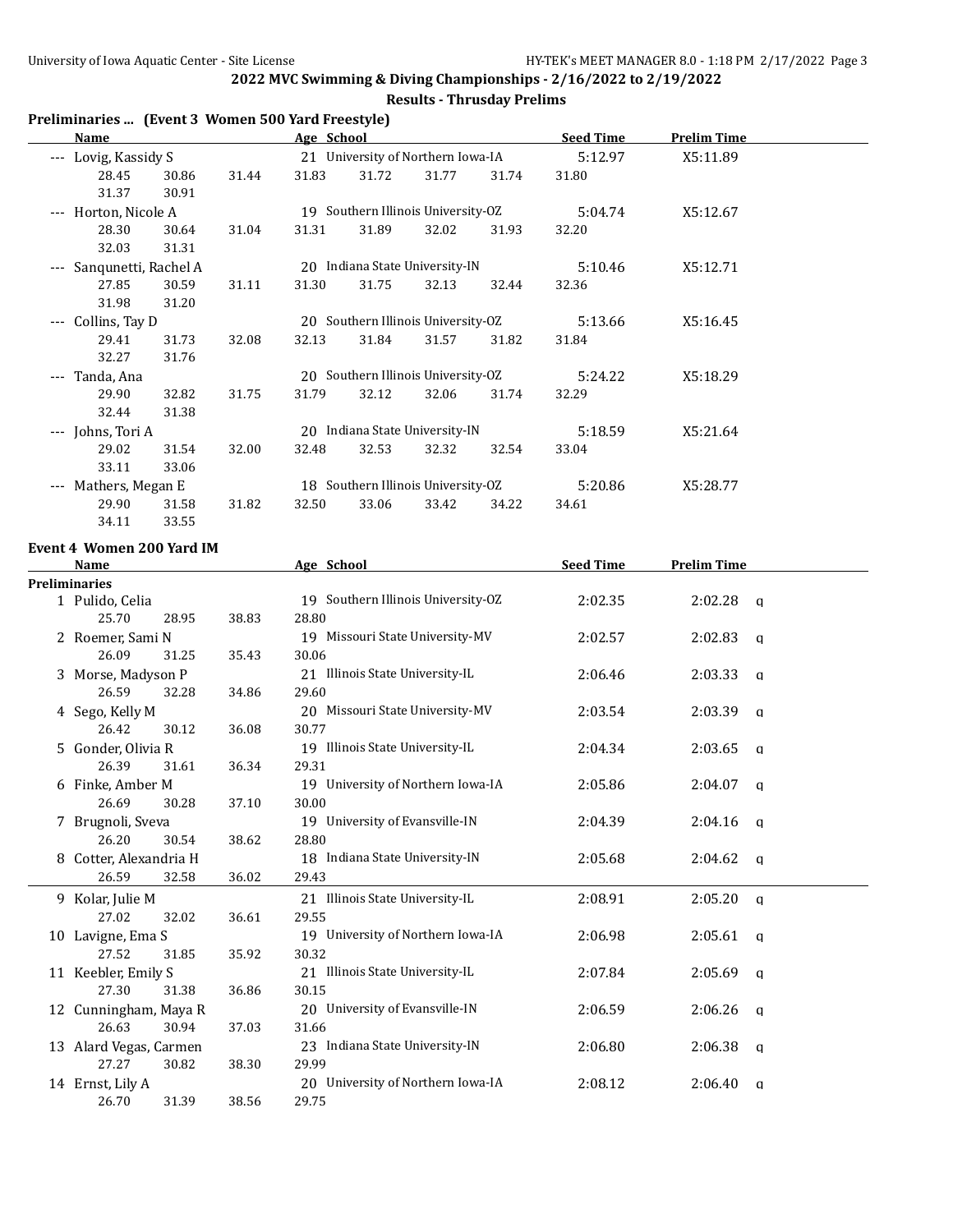### **Results - Thrusday Prelims**

|  | Preliminaries  (Event 4 Women 200 Yard IM) |  |
|--|--------------------------------------------|--|
|  |                                            |  |

| <b>Name</b>                               |       | Age School                                  | <b>Seed Time</b> | <b>Prelim Time</b>      |  |
|-------------------------------------------|-------|---------------------------------------------|------------------|-------------------------|--|
| 15 Bukvic, Dorotea<br>26.38<br>32.76      | 36.82 | 19 Indiana State University-IN<br>30.79     | 2:11.40          | 2:06.75<br>$\mathbf{q}$ |  |
| 16 Szadorski, Alexa N<br>27.59<br>32.25   | 37.26 | 19 Indiana State University-IN<br>29.82     | 2:05.91          | $2:06.92$ q             |  |
| 17 Boggs, Gillian N<br>26.38<br>31.54     | 37.83 | 19 Little Rock-AR<br>31.37                  | 2:08.12          | 2:07.12<br>$\mathbf{q}$ |  |
| 18 Torres Nole, Maria<br>27.36<br>31.54   | 37.92 | 19 Southern Illinois University-OZ<br>30.64 | 2:09.84          | $2:07.46$ q             |  |
| 19 Mueller, Mari E<br>27.42<br>32.44      | 37.02 | 19 University of Evansville-IN<br>31.50     | 2:06.44          | $2:08.38$ q             |  |
| 20 Moore, Sage N<br>27.02<br>32.13        | 36.53 | 21 University of Evansville-IN<br>32.88     | 2:10.23          | $2:08.56$ q             |  |
| 21 Rivera, Haley A<br>27.05<br>32.19      | 37.83 | 22 Illinois State University-IL<br>31.53    | 2:07.38          | 2:08.60<br>- a          |  |
| 22 Godwin, Carolyn A<br>26.93<br>32.79    | 37.94 | 21 Little Rock-AR<br>31.28                  | 2:09.27          | 2:08.94<br>q            |  |
| 23 Hall, Payton E<br>27.22<br>30.82       | 37.70 | 21 University of Northern Iowa-IA<br>33.69  | 2:11.39          | 2:09.43<br>q            |  |
| 24 DiRuzza, Olivia A<br>27.95<br>30.53    | 40.31 | 18 Indiana State University-IN<br>30.73     | 2:10.33          | 2:09.52<br>q            |  |
| 25 Shelton, Lexie G<br>27.61<br>33.37     | 37.43 | 19 Little Rock-AR<br>31.38                  | 2:10.41          | 2:09.79                 |  |
| 26 Bullock, Trista<br>27.99<br>31.85      | 40.19 | 18 Indiana State University-IN<br>29.80     | 2:10.38          | 2:09.83                 |  |
| 27 Naeger, Lauren M<br>26.68<br>33.20     | 39.62 | 21 Illinois State University-IL<br>30.50    | 2:09.32          | 2:10.00                 |  |
| 28 Savicevic, Mia N<br>27.93<br>33.35     | 36.17 | 20 University of Northern Iowa-IA<br>32.71  | 2:12.79          | 2:10.16                 |  |
| 29 Kerr, Ella<br>27.78<br>33.87           | 36.44 | 19 Southern Illinois University-OZ<br>32.13 | 2:11.35          | 2:10.22                 |  |
| 30 Atkinson, Jules I<br>27.24<br>32.47    | 38.83 | 18 Southern Illinois University-OZ<br>32.30 | 2:07.36          | 2:10.84                 |  |
| 31 O'Connor, Colleen E<br>27.93<br>32.26  | 39.16 | 20 Indiana State University-IN<br>31.58     | 2:09.58          | 2:10.93                 |  |
| 32 Trammell, Devin N<br>27.77<br>33.32    | 38.15 | 19 Little Rock-AR<br>31.80                  | 2:14.80          | 2:11.04                 |  |
| 33 Stemper, Sydney E<br>28.26<br>33.76    | 37.74 | 18 University of Northern Iowa-IA<br>31.31  | 2:11.54          | 2:11.07                 |  |
| 34 Nasiou, Anna-Maria<br>29.27<br>34.13   | 37.50 | 21 Indiana State University-IN<br>31.56     | 2:17.18          | 2:12.46                 |  |
| 35 Gilkerson, Elle R<br>28.82<br>34.73    | 36.99 | 19 Indiana State University-IN<br>33.25     | 2:11.26          | 2:13.79                 |  |
| 36 Hume, Haley A<br>29.32<br>33.50        | 41.07 | 18 Valparaiso University-IN<br>31.80        | 2:14.48          | 2:15.69                 |  |
| 37 Allison, Morgan R<br>29.15<br>37.11    | 41.14 | 19 Valparaiso University-IN<br>32.74        | 2:22.81          | 2:20.14                 |  |
| 38 Farmer, Amanda H<br>30.25<br>36.70     | 40.10 | 21 Valparaiso University-IN<br>33.95        | 2:24.88          | 2:21.00                 |  |
| --- Sura, Makayla A<br>28.62<br>34.24     | 38.00 | 19 Indiana State University-IN<br>31.11     | 2:12.63          | X2:11.97                |  |
| --- Bergmann, Brianna A<br>28.45<br>34.71 | 39.01 | 19 Southern Illinois University-OZ<br>31.62 | 2:12.75          | X2:13.79                |  |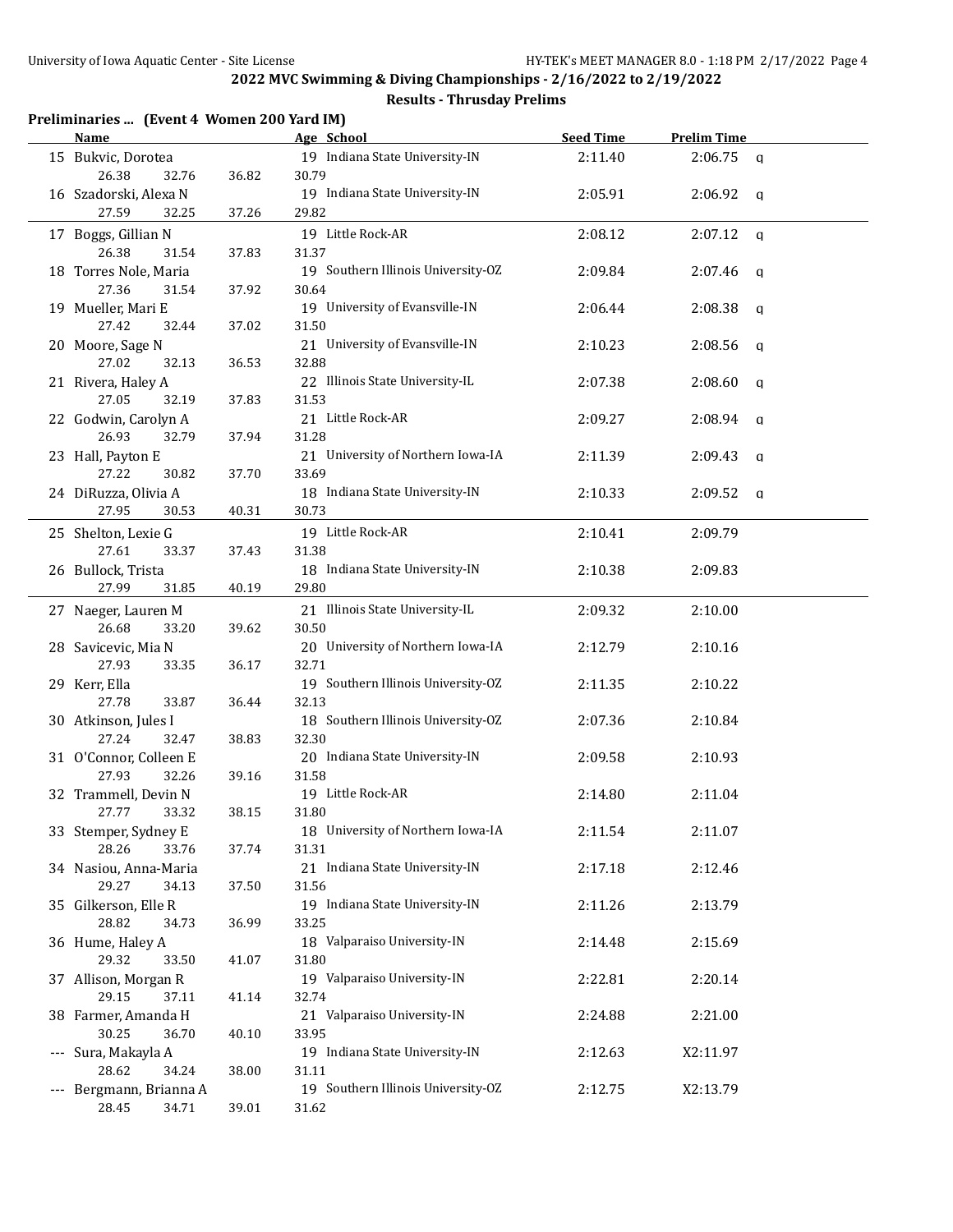### **Results - Thrusday Prelims**

|  |  | Preliminaries  (Event 4 Women 200 Yard IM) |  |
|--|--|--------------------------------------------|--|
|--|--|--------------------------------------------|--|

| <b>Name</b>                  |       |       | Age School                            | <b>Seed Time</b> | <b>Prelim Time</b> |  |
|------------------------------|-------|-------|---------------------------------------|------------------|--------------------|--|
| --- Sanchez Badillo, Mariana |       |       | Southern Illinois University-OZ<br>21 | <b>NT</b>        | X2:14.24           |  |
| 27.66                        | 34.79 | 41.58 | 30.21                                 |                  |                    |  |
| --- Ohlhauser, Keely R       |       |       | Southern Illinois University-OZ<br>19 | 2:13.56          | X2:14.70           |  |
| 29.24                        | 33.72 | 39.99 | 31.75                                 |                  |                    |  |
| --- Sinkiewicz, Mia E        |       |       | 19 Southern Illinois University-OZ    | 2:14.03          | X2:15.19           |  |
| 30.21                        | 33.70 | 39.29 | 31.99                                 |                  |                    |  |
| --- Dietzel, Morgan A        |       |       | 19 Southern Illinois University-OZ    | 2:13.90          | X2:15.65           |  |
| 29.10                        | 33.09 | 42.17 | 31.29                                 |                  |                    |  |
| --- Gray, Grace V            |       |       | 18 Southern Illinois University-OZ    | 2:16.21          | X2:16.06           |  |
| 29.41                        | 35.71 | 38.16 | 32.78                                 |                  |                    |  |
| --- Ridings, Brianna E       |       |       | Little Rock-AR<br>20                  | 2:24.08          | X2:17.00           |  |
| 28.43                        | 34.33 | 40.72 | 33.52                                 |                  |                    |  |
| Dunn, Kasey<br>$- - -$       |       |       | Little Rock-AR<br>19                  | 2:21.40          | X2:20.97           |  |
| 28.77                        | 36.66 | 40.77 | 34.77                                 |                  |                    |  |

# **Event 5 Women 50 Yard Freestyle**

|                      | Name                        |    | Age School                      | <b>Seed Time</b> | <b>Prelim Time</b>    |  |
|----------------------|-----------------------------|----|---------------------------------|------------------|-----------------------|--|
| <b>Preliminaries</b> |                             |    |                                 |                  |                       |  |
|                      | 1 Miller, Anna M            | 22 | Missouri State University-MV    | 22.13            | 22.38<br>$\mathbf q$  |  |
| 2                    | Grom, Annya                 | 23 | Little Rock-AR                  | 23.23            | 22.71<br>$\mathbf q$  |  |
| 3                    | Forbord, Sierra M           | 22 | Southern Illinois University-OZ | 23.51            | 23.32<br>$\mathbf q$  |  |
|                      | 4 Zubina, Yuliya            | 19 | Missouri State University-MV    | 23.52            | 23.34<br>$\mathbf q$  |  |
|                      | 5 Larsen, Faith M           | 18 | University of Northern Iowa-IA  | 23.19            | 23.41<br>$\mathbf{q}$ |  |
| 6                    | Lucas, Anna R               | 20 | Missouri State University-MV    | 23.90            | 23.44<br>q            |  |
|                      | Wenner, Jordan M            | 21 | Missouri State University-MV    | 23.65            | 23.45<br>$\mathbf{q}$ |  |
| 8                    | Carlson, Jaelle S           | 19 | Little Rock-AR                  | 23.45            | 23.48<br>q            |  |
|                      | 9 Feltzer, Emma L           | 18 | Illinois State University-IL    | 23.94            | 23.60<br>$\mathbf{q}$ |  |
| 10                   | Farro, Chloe                | 18 | Indiana State University-IN     | 23.53            | 23.66<br>$\mathbf q$  |  |
| 11                   | Steele, Jessie E            | 21 | University of Evansville-IN     | 23.95            | 23.77<br>$\mathbf q$  |  |
| 12                   | Christensen, Clare          | 19 | University of Northern Iowa-IA  | 24.03            | 23.78<br>$\mathbf{q}$ |  |
| 13                   | Zubina, Ulyana              | 19 | Missouri State University-MV    | 23.62            | 23.80<br>$\mathbf q$  |  |
| 14                   | Romero Endolz, Lucia M      | 21 | Southern Illinois University-OZ | 23.81            | 23.84<br>$\mathbf{q}$ |  |
| 15                   | Amelung, Hannah N           | 21 | Missouri State University-MV    | 24.13            | 23.92<br>$\mathbf q$  |  |
| 16                   | Montgomery, Meesha E        | 18 | Southern Illinois University-OZ | 24.50            | 23.93<br>$\mathbf{q}$ |  |
|                      | 17 Havertape, Lauren G      | 22 | University of Northern Iowa-IA  | 24.15            | 23.97<br>$\mathbf q$  |  |
| 18                   | Matsumoto, Kaimi M          | 21 | Indiana State University-IN     | 23.94            | 24.00<br>$\mathbf{q}$ |  |
| 19                   | Robertson, Ali R            | 18 | Southern Illinois University-OZ | 24.13            | 24.05<br>$\mathbf q$  |  |
| 20                   | Desmet, Abbey F             | 22 | Southern Illinois University-OZ | 24.16            | 24.13<br>$\mathbf{q}$ |  |
| 21                   | Poulsen, Cheryl A           |    | 19 Little Rock-AR               | 24.07            | 24.14<br>$\mathbf q$  |  |
| 22                   | Redzuan, Asmalia            | 22 | Little Rock-AR                  | 24.92            | 24.15<br>$\mathbf{q}$ |  |
| 23                   | Scheiblein, Melanie N       | 20 | Southern Illinois University-OZ | 24.22            | 24.16<br>$\mathbf q$  |  |
| 24                   | Verastegui, Natalia         | 21 | University of Northern Iowa-IA  | 24.31            | 24.30<br>a            |  |
| 25                   | Rau, Jasmine T              | 18 | Southern Illinois University-OZ | 24.59            | 24.32                 |  |
|                      | 26 Aguayo, Sonsoles         | 21 | University of Evansville-IN     | 24.53            | 24.33                 |  |
|                      | 27 Matthews, Aubry H        | 20 | Little Rock-AR                  | 24.31            | 24.36                 |  |
| 28                   | Heuberger, Helena N         | 22 | University of Northern Iowa-IA  | 25.83            | 24.38                 |  |
| 29                   | Robinson, Chiara A          | 21 | Valparaiso University-IN        | 24.73            | 24.49                 |  |
| 30                   | Romprey, Caitlin M          | 18 | Little Rock-AR                  | 24.41            | 24.52                 |  |
|                      | 31 Tsesiul, Iryna           | 20 | University of Evansville-IN     | 25.30            | 24.53                 |  |
| 32                   | McDonald, Allison E         | 21 | University of Evansville-IN     | 24.80            | 24.56                 |  |
|                      | 33 Pieniazkiewicz, Lauren O |    | 19 Little Rock-AR               | 24.59            | 24.57                 |  |